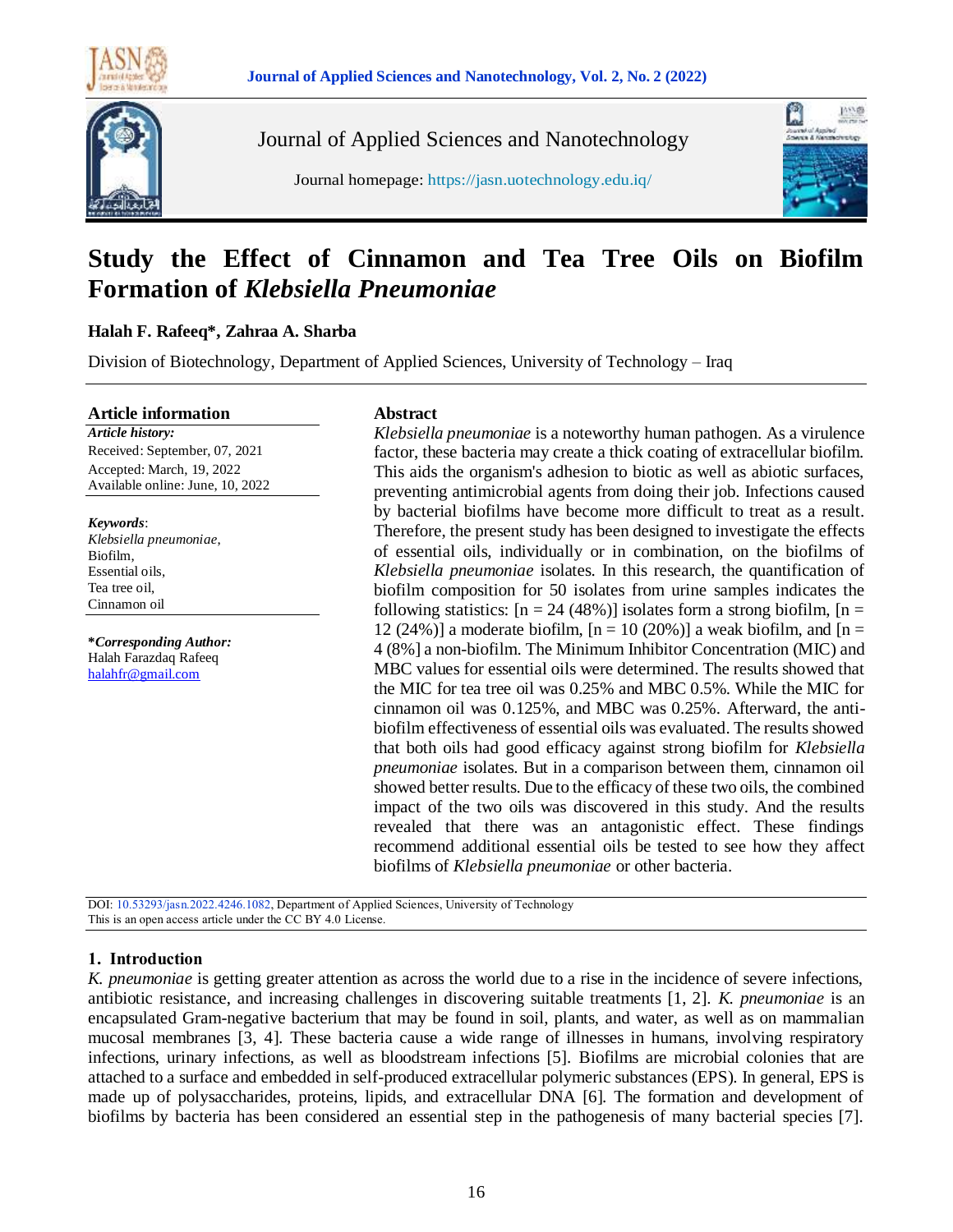Biofilms can colonize and grow on surfaces of medical implants such as sutures, catheters, and dental implants, and they cause infections that can only be treated by their removal, leading to unaffordable treatment as well mental-illness to patients [8]. Microorganisms are protected by biofilms against antibody opsonization, phagocytosis, and elimination by epithelial cells' cilia [9]. Furthermore, biofilm bacterial inhabitants are considerably more resistant to antibacterial treatments than planktonic cells that are free-living [10, 11]. As a result, using current medication choices to treat an illness after a biofilm has formed is usually fruitless [12]. Several novel ways to treat biofilm infections have developed in recent years. These methods can be used to either prevent or treat biofilm development [13-16]. Plants have had considerable economic significance for millennia, not just as a source of food but also as therapeutic agents [17-19]. One particularly interesting group of compounds isthe essential oils obtained from various parts of plants. Although essential oils only represent a small fraction of a plant's composition, they nevertheless confer the characteristics by which aromatic plants are used in the food, cosmetic, and pharmaceutical industries [20]. Essential oils were found to have antibacterial properties against a wide range of harmful bacterial strains in several in vitro experiments [21]. Essential oils are made up of from around 20 to over 100 varying component concentrations. Two or three primary components are frequently found in relatively high quantities 20–70%, whereas the other chemicals are usually only present in trace levels [22]. Tea tree oil (TTO), also known as Melaleuca oil, is a fresh camphor-scented essential oil that ranges in color from light yellow to colorless and transparent. The ability of this essential oil to suppress the growth of numerous microorganisms is one of its distinguishing features. The essential oil of the tea tree has antimicrobial effects due to the presence of terpinen-4-ol and 1,8-cineole [23]. Cinnamon essential oil is recognized for having a high concentration of secondary metabolites such as phenolic compounds, such as eugenol, which can be found in the range of 4 to10%, and aldehydes, such as cinnamaldehyde, which can be found in the range of 60 to 75 %. Cinnamon gets its taste from the latter component. Cinnamon possesses microbiological and antimicrobial characteristics, making it useful as a food preservative, flavouring agent, and pharmacology [24]. Therefore, the present study has been designed to investigate the effect of essential oils (Cinnamon and Tea tree) individually or in combination on the biofilms of *Klebsiella* isolates.

## **2. Materials and Methods**

## **2.1. Bacteria isolated and Phenotypic Determination**

From 2020/07/1 to 2020/09/25, 50 *K. pneumoniae* isolates were obtained from 133 bacterial isolates from urine samples from various laboratories in Baghdad. For identification, Bacterial isolates were submitted to microscopic, cultural, and biochemical investigations, as well as diagnosis using the vitek 2compact (bioMérieux/ France) equipment.

## **2.2. Biofilm Formation Assay**

Biofilm formation by *K. pneumoniae* was performed with some modifications as follows [25, 26]: After activation of the bacterial isolates on the MacConkey Agar medium. A single colony from each isolate was transferred to polystyrene test tubes containing 3ml of Tryptic Soy Broth (TSB) supplemented with 1% glucose adjusted to the McFarland standard of 0.5 by using a calibrated DensiCHEK Plus Meter (bioMérieux/ France). Each well of a 96 well microtiter plate (3 wells for each isolate) was filled with 150 μL of sterile broth (TSB with 1 % glucose) and 50 μL of inoculum broth. After the plate was incubated for 24 h at 37°C, the content of each well was discarded carefully and washed gently with phosphate buffer saline (PBS) to remove free-floating bacteria. Adherent bacteria were fixed with 99% methanol for 10–15 min. The plates were decanted, allowed to dry, and stained for 15 min with 1% crystal violet. Excess stain was rinsed off by washing with tap water. Dissolved the adherent cells with 95% ethanol for 10 min, and subsequently optical density was determined using an absorbance microplate reader (Byonoy/Germany) at a wavelength of 620 nm. The negative control contained (TSB with 1 % glucose) only. The OD cut-off (ODc) was defined as three standard deviations above the mean OD of the negative control: ODc = average OD of negative control  $+(3 \times SD)$  of negative control). The following categories were used to categorize all of the isolates based on their ability to adhere: Non-biofilm producers (OD < ODc), weak biofilm producers (ODc  $\le$  OD  $\le$  2  $\times$  ODc), moderate biofilm producers (2ODc  $\le$  OD  $\le$  4  $\times$  ODc) and strong biofilm producers  $(4 \times ODC < OD)$ .

## **2.3. Determination of the Minimum Inhibitor Concentration and Minimum Bactericidal Concentration**

To determine Minimum Inhibitor Concentration (MIC) and Minimum Bactericidal Concentration (MBC) value for each oil broth dilution method was used with some modification as follows [27]: The cell suspension of each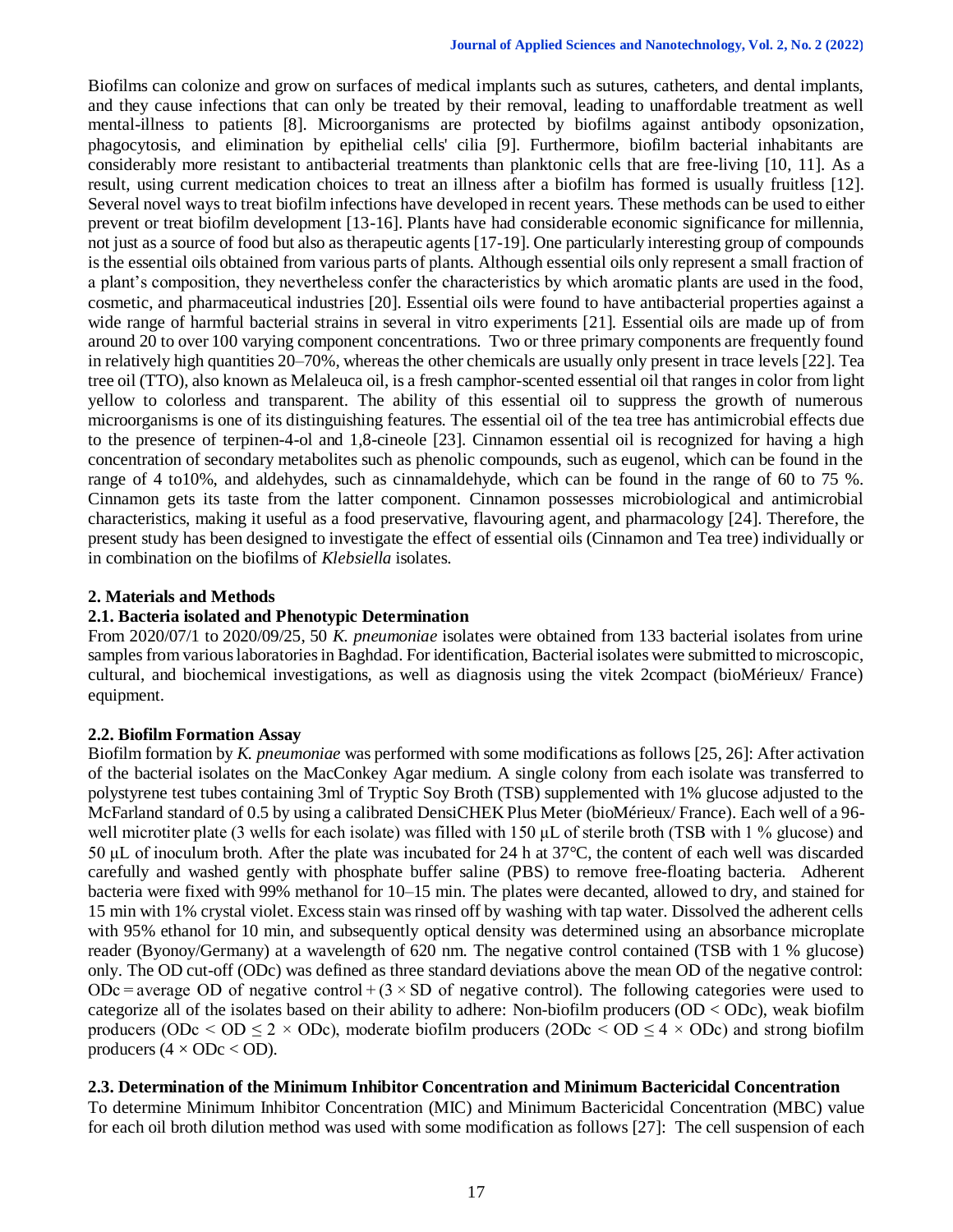isolate was prepared in Muller Hinton broth (MHB) by transferring 1-2 colonies from a 24 h incubated culture, then adjusting it to 0.5 of the McFarland standard. The stock solution for each oil was prepared at a concentration of 8% in dimethyl sulfoxide (DMSO). Two-fold serial dilution was performed in a 96-well microtiter plate from 4% to 0.0625% concentration (for each oil), leaving 100µl volumes in all the wells. 100µl of stock solution was transferred into column 1 and 50µl of sterile MHB into columns 2 to 7. Then, transferred 50µl from each well in column 1 to the wells in column 2 and mixed by pipette 4-6 times. This step was repeated with the other columns to make a serial dilution (The solution drawn from column 7 was discarded). 50µl of each bacterial suspension was added to each well in columns 1 to 7. The positive control included (bacterial suspension with MHB) while the negative control included (essential oils with MHB). After 24h incubation at 37°C, 50µl from each well was transferred to a sterile Muller Hinton agar (MHA) plate and incubated at 37°C for another 24h. The lower concentrations leading to growth or absence of growth were designated as MIC and MBC, respectively. To exclude any errors, every plate was repeated three times (triplicates).

#### **2.4. Impact of Essential Oils on the Preformed Biofilms**

The crystal violet staining method was used to detect the anti-biofilm activity of cinnamon oil (Hemani/Pakestan) and tea tree oil (Pranarôm/Belgique) on 24h old pre-formed biofilms [28] as follow: After biofilm formation, the broth medium was Tryptic Soy Broth with 1 % glucose (TSBG) gently aspirated, and plates were washed three times with phosphate-buffered saline solution (PBS) to remove planktonic bacteria. Each EO was added at its MIC concentration and incubated at 37°C for 24 h. After incubation, the content of each well was discarded carefully, then washed with PBS as with the previous step. For fixation of the biofilms, 150 µL of methanol for 10-15 min was added, and the supernatant was removed again. Then, 150 µL of crystal violet (CV) solution at 1% was added to each well and, 15 min later, the excess dye was removed by washing the plates three times with sterile PBS. The bound crystal violet was released by adding 200 µL of 95% ethanol followed by incubation for 10 min at room temperature and optical density was measured at 620nm. The Negative control consists of (MIC value with TSBG) while the positive control consists of (bacterial sample with TSBG).

#### **2.5. Checkerboard Assay**

The anti-biofilm activity of the combination of Cinnamon oil (Hemani/Pakestan) and Tea tree oil (Pranarôm/Belgique) against *K. pneumoniae* isolates was evaluated using the Checkerboard method [29] as follow: Seven serial, two-fold dilutions of Cinnamon oil and Tea tree oil were prepared in Muller Hinton broth (MHB) as with the previous steps. Along the x-axis across the checkerboard plate, 50 $\mu$ l of each concentration of the Tea tree oil was added into each well (from Columns 1 to 7). As for the y-axis, 50µl of each concentration of Cinnamon oil was added into each well (from rows A to G). The wells in (Row H and column 12) were considered as control. Each well received 50 µl of bacterial suspension (adjusted to McFarland standard 0.5) and was incubated at 37<sup>°</sup>C for 24 h. Following incubation, 50 µl from each well was transferred to a sterile Muller Hinton agar (MHA) plate and incubated for another 24 h at 37°C. The fractional inhibitory concentration index (FICI) values were calculated using the following formula while the ∑FICI values are interpreted as follows in Table 1 [30]:

$$
\sum \text{FICI} = \text{FIC (A)} + \text{FIC (B)} \tag{1}
$$

$$
FIC (A) = \frac{MIC(A) \text{ in combination}}{MIC(A) \text{ alone}}
$$
 (2)

$$
FIC(B) = \frac{MIC(B) \text{ in combination}}{MIC(B) \text{ alone}}
$$
 (3)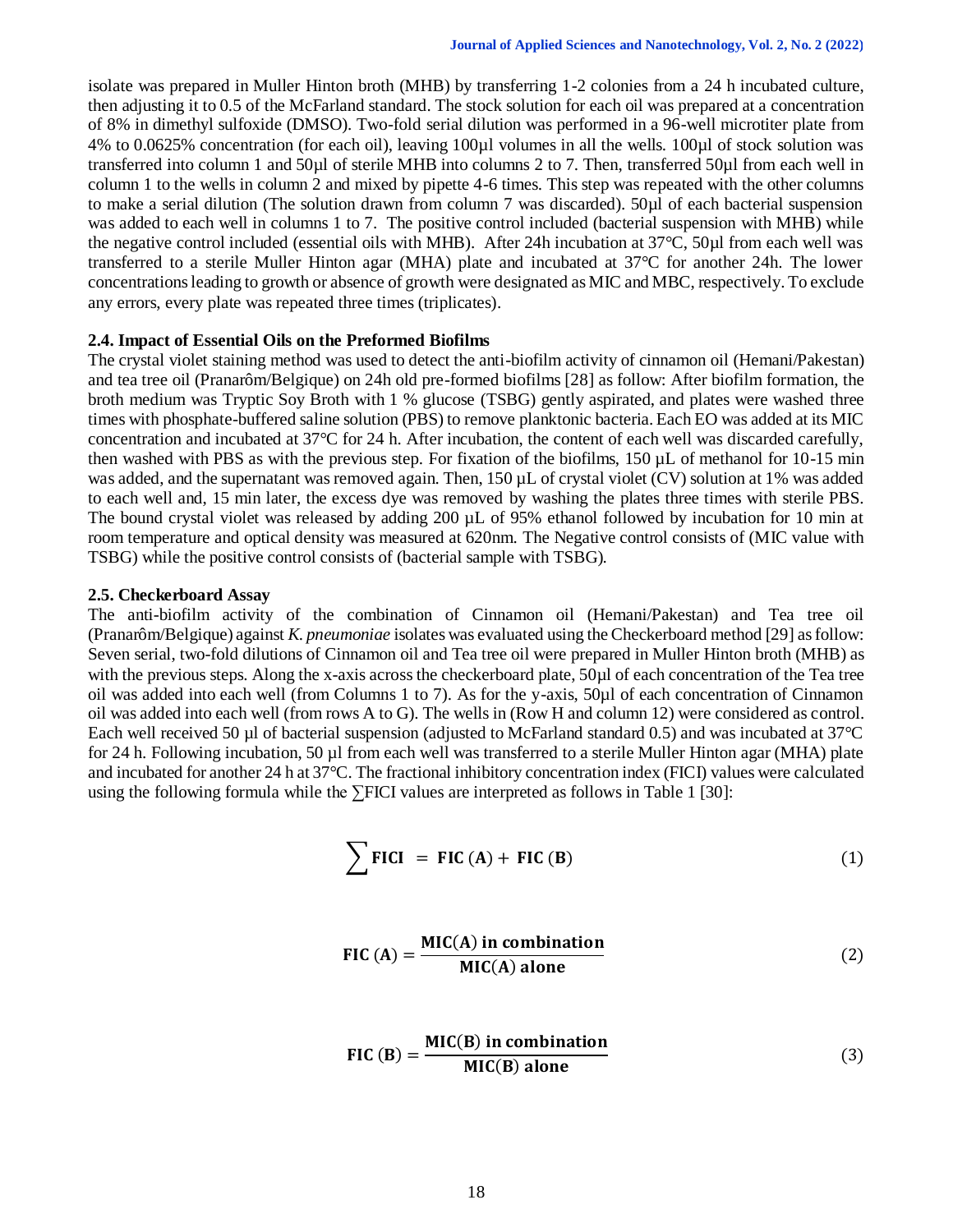| Interpretation                | <b>Values</b> |
|-------------------------------|---------------|
| Synergetic                    | < 0.5         |
| Partial synergetic            | $0.5 - 0.75$  |
| Additive                      | $0.76 - 1$    |
| Indifferent (non-interactive) | - 4           |
| Antagonistic                  | >4            |

# **Table 1:** Interpretation of the values of ∑FICI.

# **3. Results and Discussion**

*K. pneumoniae* appeared microscopically as shorter Gram-negative rods after being stained using the Gram staining technique (pink rods colonies). Bacterial samples appeared circular, 2-3mm in size, with a mucoid surface and a pink-red colour on MacConkey Agar medium, and a blue to purple colour on HiCrom<sup>TM</sup> UTI Agar medium. Oxidase -ve, indole -ve, and citrate utilization +ve were found in *K. pneumoniae* isolates in biochemical assays [31]. All bacterial samples are identified using the vitek 2 compact (bioMérieux/France). The results of *K. pneumoniae* biofilm formation using 96-well microtiter plates showed the following statistics: [n = 24 (48%)] of isolates from strong biofilm,  $[n = 12 (24%)]$  moderate,  $[n = 10 (20%)]$  weak, and  $[n = 4 (8%)]$  do not form biofilm, as shown in Table 2 and Figure 1.

**Table 2:** Classify biofilm formation ability through the use of a microtiter titer plate [32].

| <b>Cut-off value calculation</b>         | Mean of OD values results | <b>Biofilm formation abilities</b> |
|------------------------------------------|---------------------------|------------------------------------|
| $OD \leq 0.051$                          | $OD \leq 0.051$           | None                               |
| $\vert$ ODc < OD $\leq$ 2 $\times$ ODc   | $0.051 <$ OD $\leq 0.102$ | Weak                               |
| $2 \times ODe \leq OD \leq 4 \times ODe$ | $0.102 <$ OD $\leq$ 0.204 | Moderate                           |
| $OD > 4 \times ODC$                      | OD > 0.204                | <b>Strong</b>                      |



**Figure 1:** Detection of Biofilm Formation by *K.pneumoniae* (A) After isolates were incubated for 24 h at 37°C, (B) During staining with 1% crystal violet, (C) Biofilm after staining, (D) After dissolving the adherent cells with 95% ethanol. Negative control contained (TSB with 1 % Glucose) Only.

The lower concentrations that cause growth or lack of growth are referred to respectively as MIC and MBC. Twofold serial dilution was performed on a 96-well microtiter plate from 4% to 0.0625% concentration for each oil. To confirm the result, 50 µl of each concentration were taken and cultured on the Mueller Hinton Agar and incubated for 24 hours at 37°C. The results showed that the MIC for most of the 24 strong biofilm isolates for Tea tree oil is 0.25% and MBC 0.5% as shown in Figure 2. While the MIC for Cinnamon oil is 0.125% and MBC 0.25% as shown in Figure 3.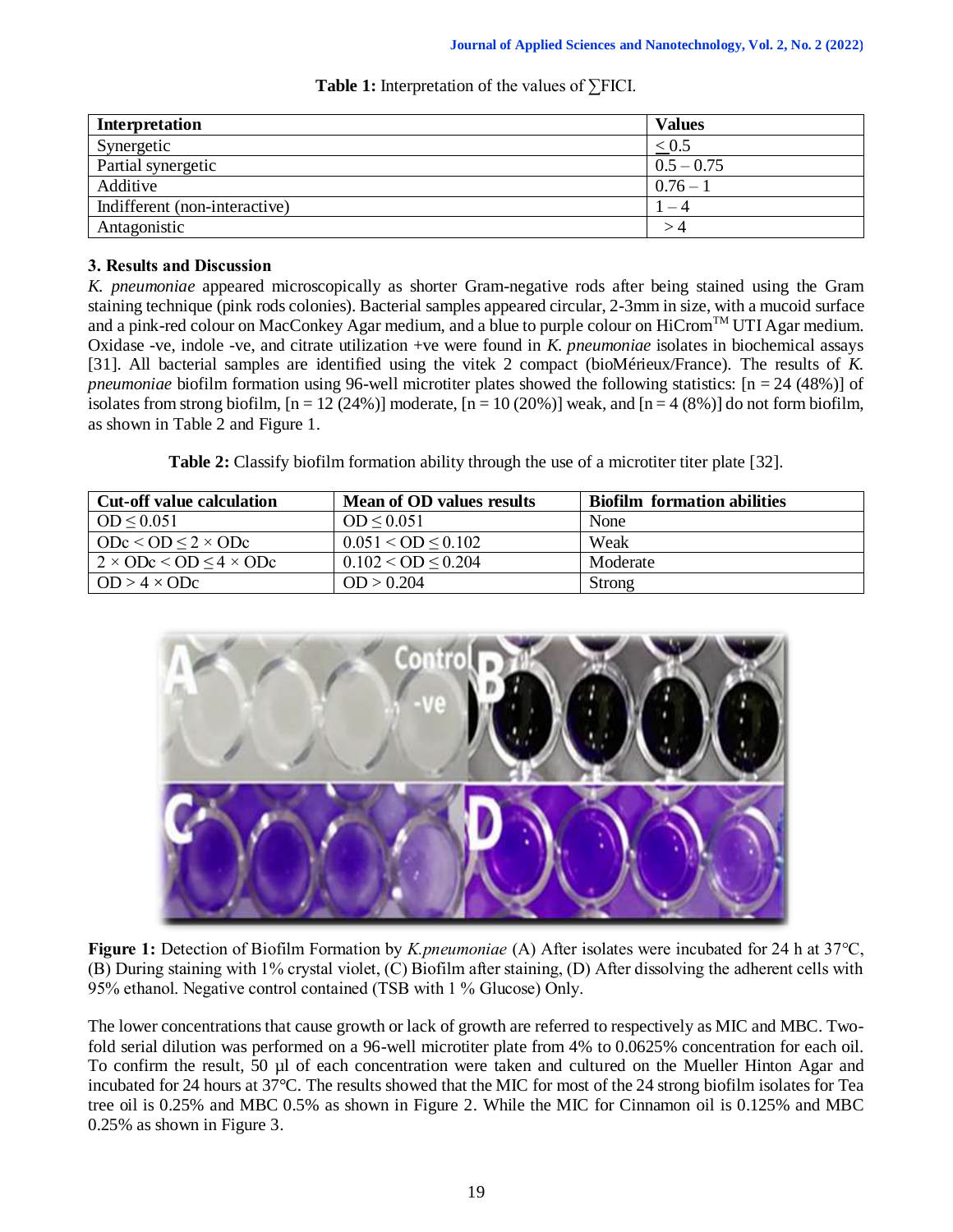

**Figure 2:** Tea tree oil MIC and MBC concentrations for *K. pneumoniae* isolates were determined through the broth dilution method was performed in a 96-well microtiter plate from 4% to 0.0625% concentration. After 24h of incubation at 37°C, 50 µL was transferred from each well to a sterile Muller Hinton agar plate and incubated at 37°C for another 24h. That showed the value of MIC was 0.25% while MBC was 0.5%*.*



**Figure 3:** Cinnamon oil MIC and MBC concentrations for *K. pneumoniae* isolates were determined via the broth dilution method was performed on a 96-well microtiter plate from 4% to 0.0625% concentration. After 24h of incubation at 37°C, 50 µL was transferred from each well to a sterile Muller Hinton agar plate and incubated at 37°C for another 24h. That showed the value of MIC was 0.125% while MBC was 0.25%*.*

Andrade et al. reported that the MIC of TTO ≤0.5% (v/v) for *K. pneumoniae* and other different bacteria [34]. Carson et al. reported that the MIC of Tea tree oil against *Escherichia coli* and *Staphylococcus aureus* was 0.25% and 0.05% respectively [35]. Lang et al. reported that *cinnamomum cassia* essential oil has bactericidal activity at a concentration of 0.125% against *pseudomonas aeruginosa* [36]. Prabuseenivasan et al. reported that Cinnamon oil can inhibit both gram-positive and gram-negative bacteria. It also shows promising inhibitory activity even at low concentrations, so it could be a good source of antibacterial agents [37]. The essential oils (Cinnamon oil and Tea tree oil) were evaluated for their anti-biofilm activity on 24h old pre-formed biofilms and this was detected by the crystal violet staining method. The results showed that both oils had good efficacy against strong biofilm for *K. pneumoniae* isolates, as seen in the Figures 4 and 5. Iseppi et al. Tea tree oil was tested as an anti-biofilm agent against *K. pneumoniae* and other gram-negative bacteria and found to have good anti-biofilm capability [38]. Condò et al. reported that Cinnamon oil was tested on 18, 24, 48, and 72-hour mature biofilms. It exhibited the best results, showing significant activity against *K. pneumoniae* and other bacterial pathogens [39]. EOs are efficient in combating nosocomial infections and have been utilized as a cleaning solvent for sanitizing medical equipment and surfaces [40]. In a comparison between the two oils, Cinnamon oil showed better results. The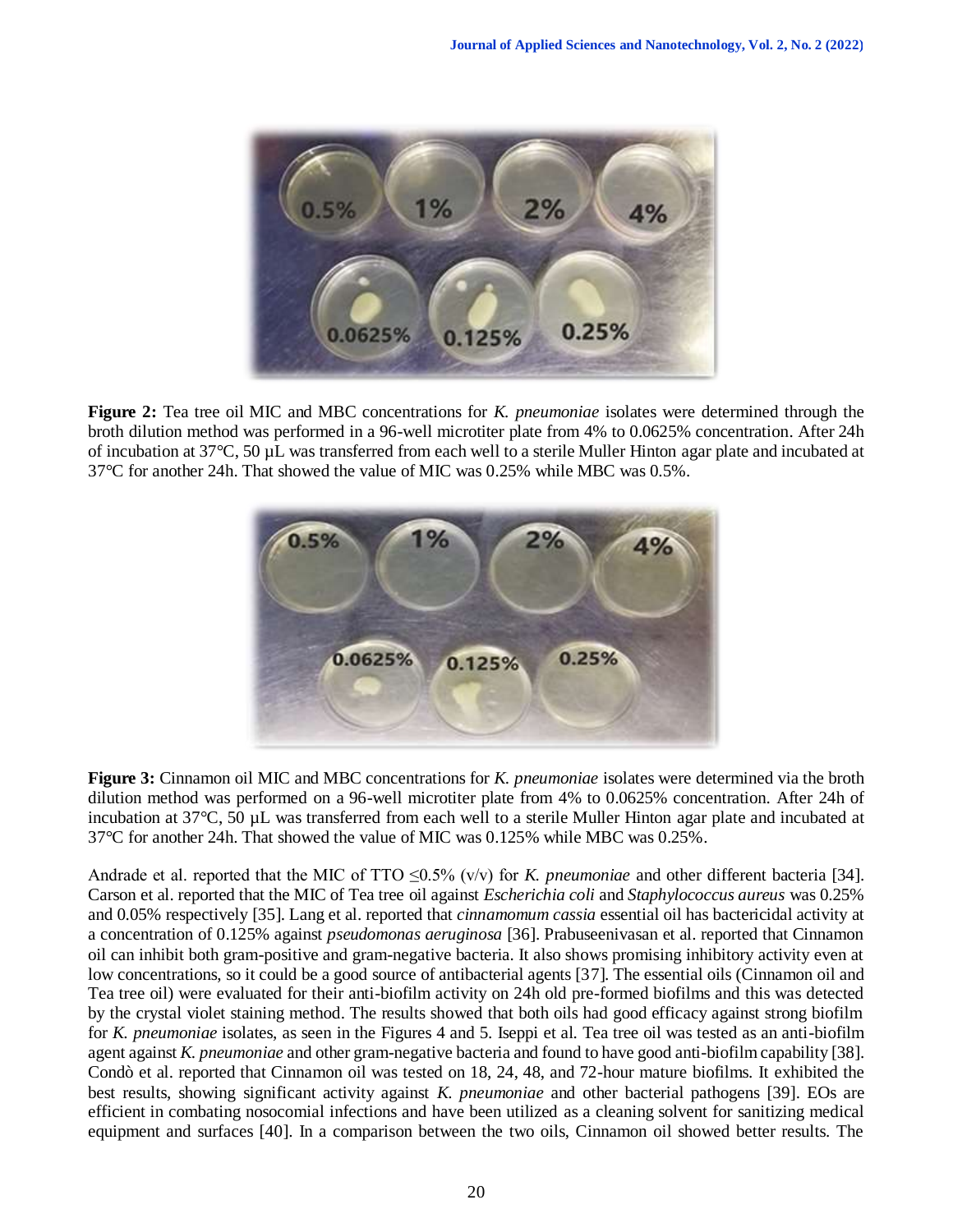antimicrobial activity of Cinnamon oil has been related to its cinnamaldehyde content [41]. Terpinen-4-ol is considered to be the principal active component of Tea Tree oil [42]. It has been reported that EOs containing aldehydes or phenols, such as cinnamaldehyde, citral, carvacrol, eugenol or thymol as major components, showed the highest antibacterial activity, followed by EOs containing terpene alcohols. Other EOs containing ketones or esters, such as β-myrcene, α-thujone, or geranyl acetate, had much weaker activity. While terpene hydrocarboncontaining volatile oils are usually inactive [43]. The Essential oil (EO) action on biofilm inhibition and dispersal can be related to reactivity, hydrophobicity, and the diffusion rate of the EO in the matrix, as well as the biofilm composition and structure [44]. The main constituents of EO can act in several ways to disturb the biofilm's development, such as blockage of the quorum-sense system, or through interference with bacterial motility [45]. Anti-biofilm agents can have different therapeutic applications depending on their effects on the biofilm: compounds that interfere with biofilm formation could be exploited in the prophylaxis of implant surgery or for the coatings of medical devices, whereas agents able to disperse biofilm structure could be administered in combination with conventional antibiotics for the treatment of biofilm-associated infections [46]. The Checkerboard technique evaluates antibacterial combinations' activity in 2-fold serial dilutions at clinically acceptable doses. Anti-bacterial from several classes are typically included in the test combinations. The fractional inhibitory concentration index (FICI) is used to examine the data generated by the checkerboard experiment [47]. The results showed that the MIC of Tea Tree oil was 0.25%, and in combination with Cinnamon oil was 0.0625%, while the MIC of Cinnamon oil was  $0.125\%$ , and in combination with Tea Tree oil was  $0.5\%$ . The FIC and FIC Index values were calculated and interpreted as seen in Table 3 According to the equation and values mentioned earlier.



**Figure 4:** Anti-biofilm Efficacy of Tea Tree Oil against *K. pneumoniae* Isolates by Tissue Culture Plate Method (A) After 24 hours of incubation at 37°C, (B) During staining with 1% crystal violet, and (C) After dissolving adherent cells in 95% ethanol. The Negative Control Consists of (MIC value with TSBG) While the positive control consists of (Bacterial sample with TSBG).



**Figure 5:** Anti-biofilm Efficacy of Cinnamon Oil Against *K. pneumoniae* Isolates by Tissue Culture Plate Method. (A) After 24 hours of incubation at 37°C, (B) During staining with 1% crystal violet, and (C) After dissolving adherent cells in 95% ethanol. The Negative control consists of (MIC value with TSBG) while the positive control consists of (bacterial sample with TSBG).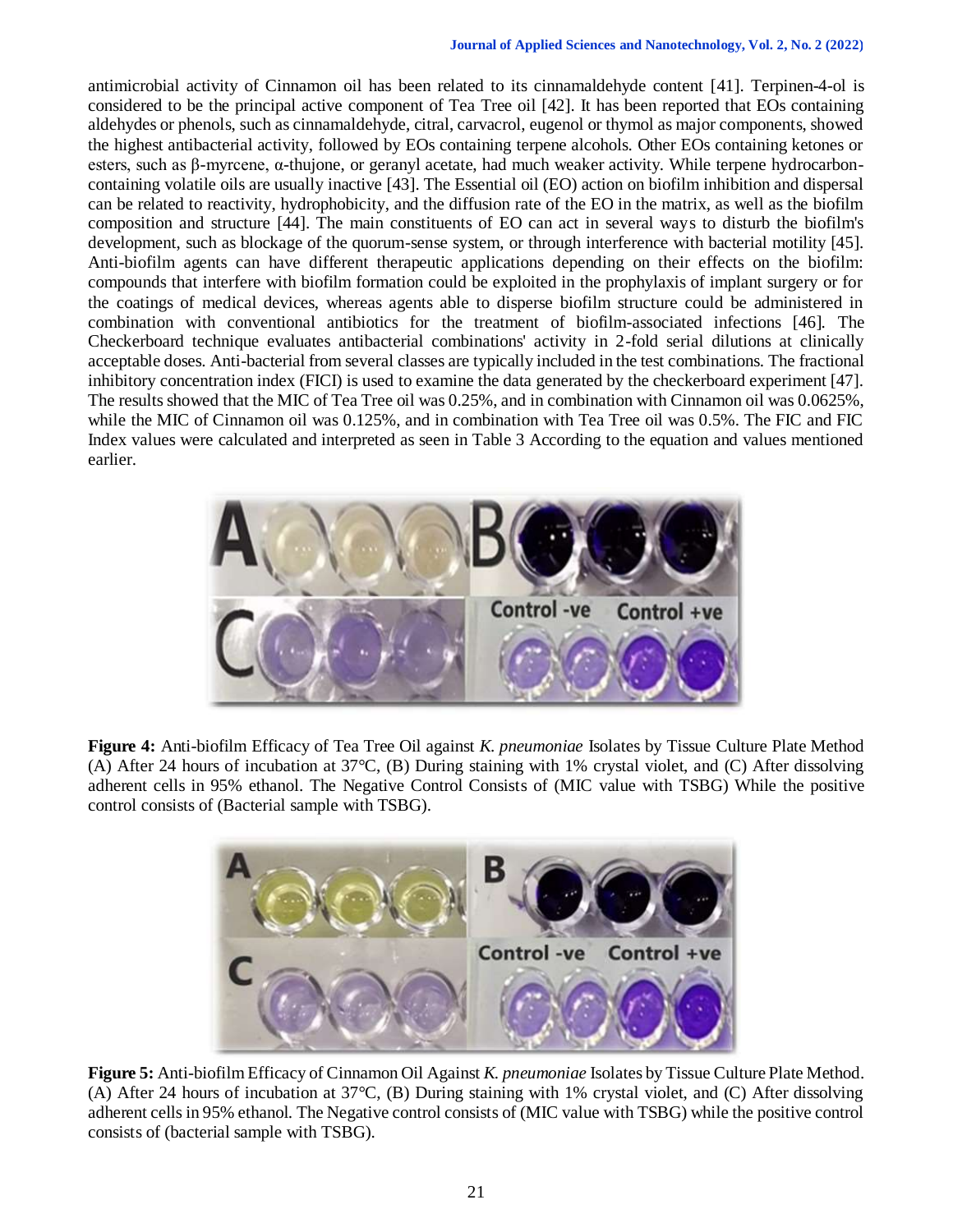| Combination               | MIC<br>alone | MIC<br>: combined | <b>FIC</b>           | <b>FICI</b>            | Remark     |
|---------------------------|--------------|-------------------|----------------------|------------------------|------------|
| $\mathbf{r}$<br>l'ea tree | 0.25         | 0.0625            | $\Omega$<br>$v \sim$ | $\cap \subset$<br>4.4. | Antagonism |
| Annamon oils              | 0.125        | 0.5               |                      |                        |            |

| <b>Table 3:</b> FIC and FICI values for the combination of Tea tree and Cinnamon oils. |  |  |
|----------------------------------------------------------------------------------------|--|--|
|----------------------------------------------------------------------------------------|--|--|

FIC: fractional inhibitory concentration. FICI: fractional inhibitory concentration index.

The results show that the combination of Tea tree and Cinnamon oils has antagonism effects. The interaction between Essential Oil (EO) compounds can produce four possible types of effects: synergistic. additive, indifferent, and antagonistic effects. Synergism is observed when the effect of the combined substances is greater than the sum of the individual effects. An additive effect is observed when the combined effect is equal to the sum of the individual effects. While the absence of interaction is defined as indifference. Antagonism is observed when the effect of one or both compounds is less when they are applied together than when individually applied [48]. In many cases, the activity results from the complex interaction between the different classes of compounds such as phenols, aldehydes, ketones, alcohols, esters, ethers, or hydrocarbons found in EOs [49]. Several studies have found that a number of these compounds exhibited significant antimicrobial properties when tested separately [50, 51]. Different terpenoid components of EOs can interact to either reduce or increase antimicrobial efficacy [52]. Most studies attributed additive and synergism effects to phenolic and alcohol compounds. Generally, compounds with similar structures exhibit additive rather than synergistic effects. An antagonistic effect has been attributed to the interaction between non-oxygenated and oxygenated monoterpene hydrocarbons [53]. There are a limited number of studies on the effects of the test medium's physical and chemical parameters on the interaction between essential oil components and their antimicrobial activities. Physical (temperature) and chemical (sodium chloride) parameters were also found to modulate the antimicrobial responses of the mixtures. Sodium chloride was found to have antagonistic effects when combined with carvacrol and p-cymene against *Bacillus cereus*. It was also observed that carvacrol and p-cymene worked synergistically, but this effect was reduced when sodium chloride was added [54]. It has been reported that the combination of Cinnamon and Clove EOs showed better antimicrobial activity in the vapour phase than in the liquid phase [53]. Also, Combined effects can vary based on the target bacterial species, highlighting the importance of the evaluation of antibacterial complexes for each target bacterial species, as shown by research on the complex formulated from Lauric arginate (LAE) and EO, which showed synergistic effects against *Listeria monocytogenes* but antagonistic effects against *Escherichia coli* O157: H7 and *Salmonella enterica* [55]. López et al. reported some generally accepted mechanisms for the synergistic action of antimicrobial combinations: the sequential inhibition of a common biochemical pathway, inhibition of protective enzymes, combinations of cell wall active agents, or the action of cell wall active agents to enhance the uptake of other antimicrobials [56]. Likewise, some mechanisms produce antagonism of antimicrobial combinations. Although these are less well known, generally they include the combinations of bactericidal and bacteriostatic agents, the use of compounds that act on the same target of the microorganism, or chemical (direct or indirect) interactions among compounds such as the reduction of the active aqueous terpene solubility by non-aqueous monoterpene hydrocarbons [57].

# **4. Conclusions**

In this study, the ability of fifty *K. pneumoniae* isolates collected from urine samples of people with urinary tract infections to produce biofilms was revealed. The outcomes revealed that nearly half of the isolates formed strong biofilms, while the other half produced moderate to weak biofilms, and a small percentage of them were nonproductive. Tea Tree and Cinnamon oils both exhibit good effects against the strong biofilm of *K. pneumoniae*. But in comparison between them, Cinnamon oil showed better results. The mixture of the two oils, on the other hand, produces an antagonistic impact. The results in this study recommended seeking the effect of more essential oils in single or combination form might be of great interest for future medication or disinfectant development.

## **Acknowledgement**

The writers would like to express their gratitude to everyone who assisted them. The writers are in charge of their own financial assistance.

# **Conflict of Interest**

The authors declare that they have no conflict of interest.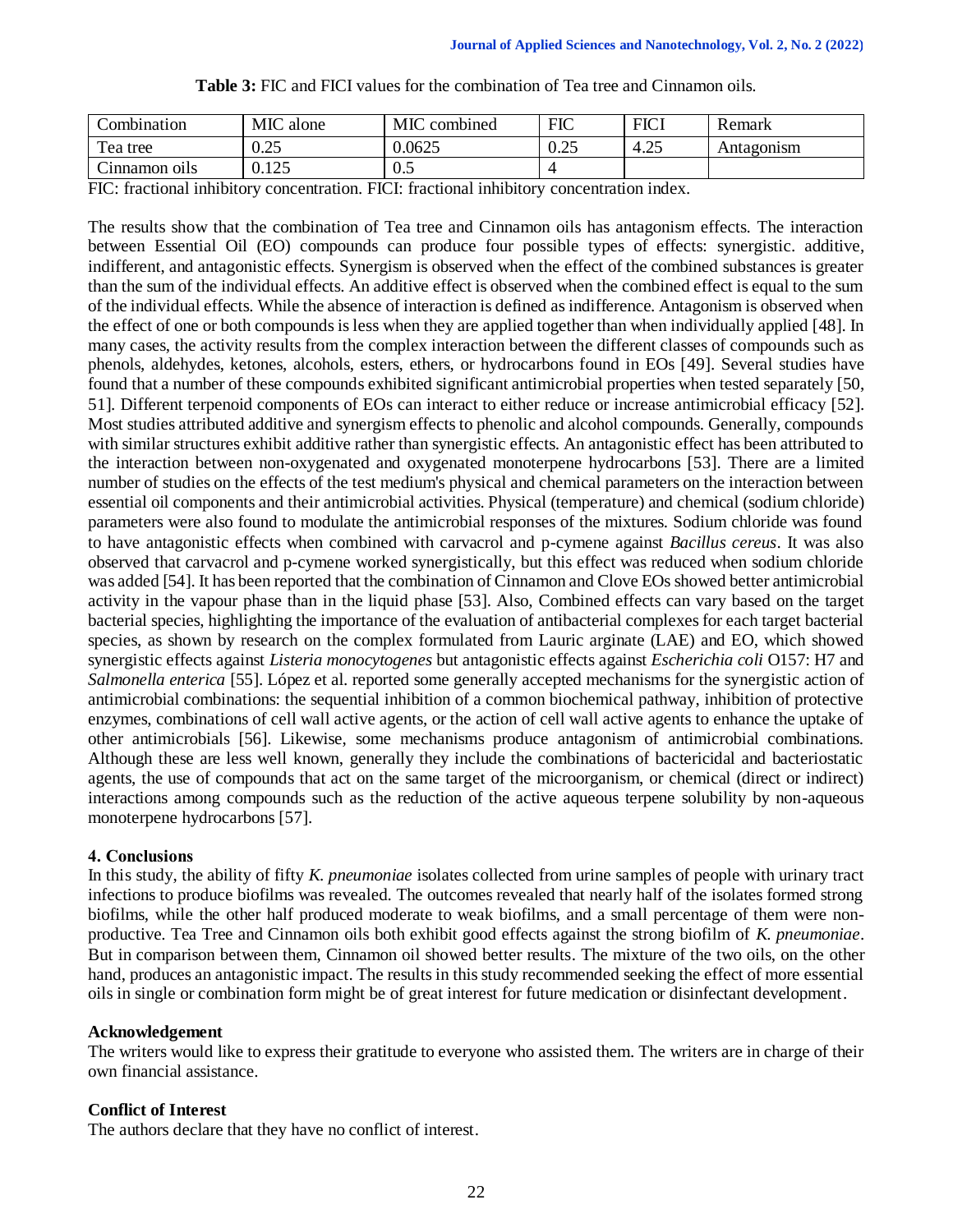## **References**

- [1]E. D. Candan, and N. Aksöz, "Klebsiella pneumoniae: characteristics of carbapenem resistance and virulence factors," *Acta Biochimica Polonica*, vol. 62, no.4, pp. 867-874, 2015.
- [2]M. K. Paczosa, and J. Mecsas," Klebsiella pneumoniae: going on the offense with a strong defense," *Microbiology and Molecular Biology Reviews*, vol.80, no.3, pp. 629-661, 2016.
- [3]K. Seifi, H. Kazemian, H. Heidari, F. Rezagholizadeh, et al., "Evaluation of biofilm formation among Klebsiella pneumoniae isolates and molecular characterization by ERIC-PCR," *Jundishapur journal of microbiology*, vol.9, no.1, pp. e30682, 2016.
- [4]H. Nirwati, K. Sinanjung, F. Fahrunissa, F.Wijaya, et al., "Biofilm formation and antibiotic resistance of Klebsiella pneumoniae isolated from clinical samples in a tertiary care hospital, Klaten, Indonesia," *BMC proceedings*. vol.13, no.11, pp. 1-8, 2019.
- [5]R. M. Martin, and M. A. Bachman," Colonization, infection, and the accessory genome of Klebsiella pneumoniae," *Frontiers in cellular and infection microbiology*, vol.8, pp.1-15, 2018.
- [6]R. M. Donlan, "Biofilms: microbial life on surfaces," *Emerging infectious diseases*, vol.8, no.9, pp. 881-890, 2002.
- [7]H. F. Lavender, J.R. Jagnow, and S. Clegg, "Biofilm Formation in Vitro and Virulence In Vivo of Mutants of Klebsiella pneumoniae," *Infection and Immunity*, vol. 72, no.8, pp. 4888-4890, 2004.
- [8]D. Sharma, L. Misba, and A. U. Khan," Antibiotics versus biofilm: an emerging battleground in microbial communities," *Antimicrobial Resistance & Infection Control*, vol. 8, no: 76, pp. 1-10, 2019.
- [9]J. W. Costerton, L. Montanaro, and C. R. Arciola, "Biofilm in implant infections: its production and regulation," *The International journal of artificial organs*, vol.28, no.11, pp. 1062-1068, 2005.
- [10] J. N. Anderl, M. J. Franklin, and P. S. Stewart, "Role of antibiotic penetration limitation in Klebsiella pneumoniae biofilm resistance to ampicillin and ciprofloxacin," *Antimicrobial agents and chemotherapy*, vol.44, no.7, pp. 1818-1824, 2000.
- [11] S. Ghafourian, R. Mohebi, M. Rezaei, M. Raftari, et al., "Comparative analysis of biofilm development among MRSA and MSSA strains," *Roum Arch Microbiol Immunol*, vol.71, no.4, pp. 175-182, 2012.
- [12] J. W. Costerton, P. S. Stewart, and E. P. Greenberg, "Bacterial biofilms: a common cause of persistent infections," *Science*, vol. 284, no. 5418, pp. 1318-1322, 1999.
- [13] T. Bjarnsholt, O. Ciofu, S. Molin, M. Givskov, et al., "Applying insights from biofilm biology to drug development—can a new approach be developed?," *Nature Reviews Drug Discovery*, vol. 12, no. 10, pp. 791- 808, 2013.
- [14] N. Q. A. Hussan, A. A. Taha, and D. S. Ahmed, "Characterization of Treated Multi-Walled Carbon Nanotubes and Antibacterial Properties,'' *Journal of Applied Sciences and Nanotechnology*, vol. 1, no. 2, pp. 1-9, 2021.
- [15] Z. S. Sh. Khedae, D.S. Ahmed, and S. M. H. Al-Jawad, "Investigation of Morphological, Optical, and Antibacterial Properties of Hybrid ZnO-MWCNT Prepared by Sol-gel," *Journal of Applied Sciences and Nanotechnology*, vol. 1, no. 2, pp. 66-77, 2021.
- [16] R. A. Hikmet, and N. N. Hussein, "Mycosynthesis of Silver Nanoparticles by Candida albicans Yeast and its Biological Applications," *Archives of Razi Institute*, vol. 76, no. 4, pp. 863-875, 2021.
- [17] M. J.Balunasa, and A. D. Kinghorn," Drug discovery from medicinal plants," *Life Sciences*, Vol. 78, no. 5, pp. 431-441, 2005.
- [18] N. N. Hussein, R.K. Maeah, Z.A. Sharba, B.Aasoon, et al., "CYTOTOXIC, ANTIOXIDANT AND ANTIBACTERIAL ACTIVITIES OF CRUDE EXTRACT OF SYZYGIUM AROMATICUM PLANT," *Plant Archives*, vol. 19, no. 1, pp. 350-355, 2019.
- [19] Z.A. Sharba, B. A. Hasoon, R. K. Maeah, and N. N. Hussein, "CYTOTOXICITY, ANTIOXIDANT, AND ANTIMICROBIAL ACTIVITIES OF CRUDE EXTRACT OF QUERCUS INFECTORIA PLANT," *Plant Archives*, vol. 20, no.1, pp. 227-230, 2020.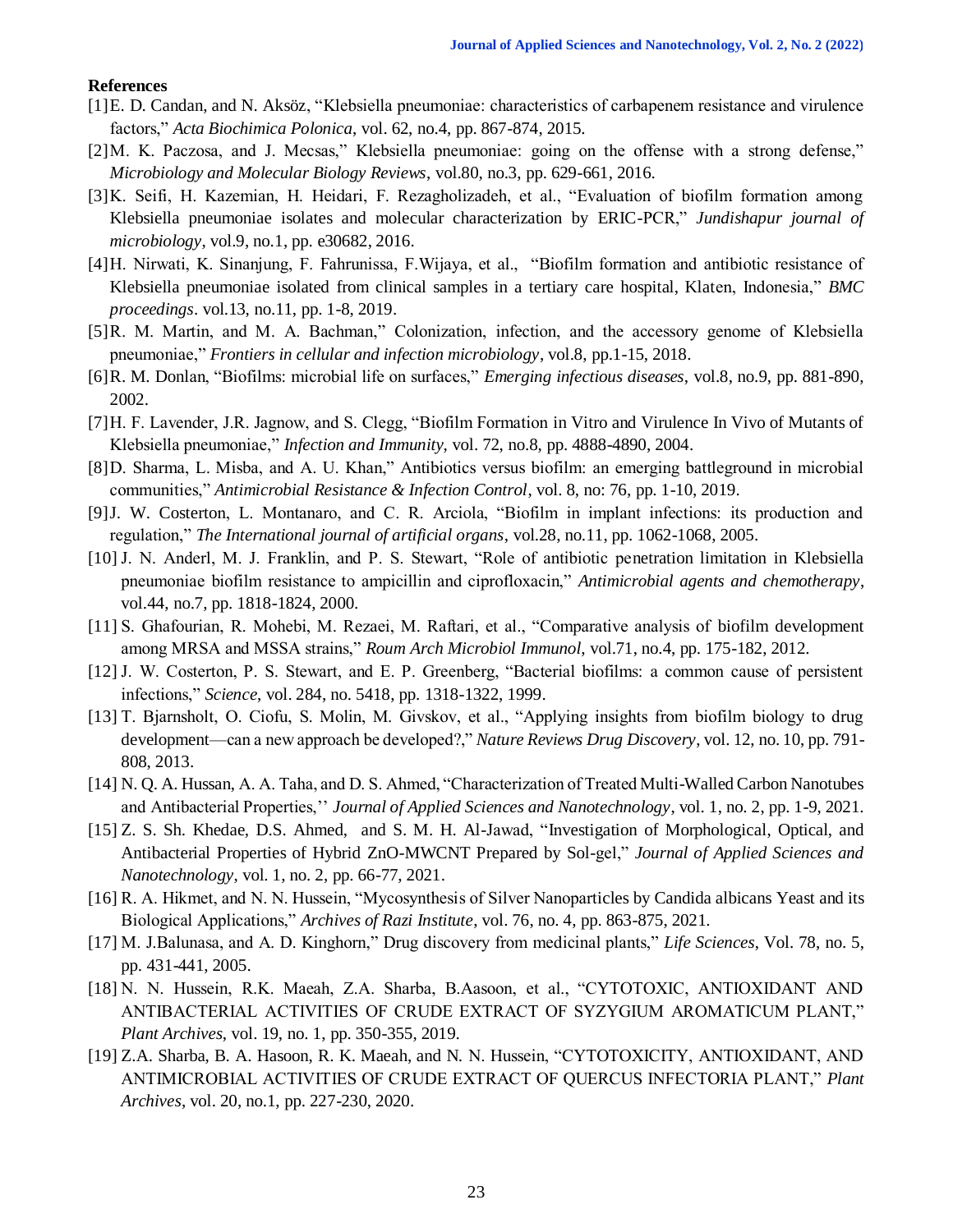- [20] D.M. Maestri, V. Nepote, A.L. Lamarque, and J.A. Zygadlo, "Natural products as antioxidants," *Phytochemistry: advances in research*, Vol. 37, no. 661, pp. 105-135, 2006.
- [21] B. Ali, N. A. Al-Wabel, S. Shams, A. Ahamad, et al., "Essential oils used in aromatherapy: A systemic review," *Asian Pacific Journal of Tropical Biomedicine*, vol. 5, no. 8, pp. 601-611, 2015.
- [22] R. C. Padalia, R. S. Verma, A. Chauhan, P. Goswami, et al., "Chemical composition of Melaleuca linarrifolia Sm. from India: a potential source of 1, 8-cineole," *Industrial Crops and Products*, vol. 63, pp. 264-268, 2015.
- [23] D. Gallart-Mateu, C. D. Largo-Arango, S. Garrigues, and M. De la Guardia, et al.,"Fast authentication of tea tree oil through spectroscopy," *Talanta*, vol. 189, pp. 404-410, 2018.
- [24] P. R. E.Ribeiro, I. F. Montero, S. A. M. Saravia, V. P. Ferraz, et al., "Chemical composition and antioxidant activity in the essential oil of Cinnamomum zeylanicum Nees with medicinal interest," *Journal of Medicinal Plants Research*, vol. 14, no. 7, pp. 326-330, 2020.
- [25] G. Donelli, C. Vuotto, R. Cardines, and P. Mastrantonio, "Biofilm-growing intestinal anaerobic bacteria," *FEMS Immunology& Medical Microbiology*, vol. 65, no. 2, pp. 318-325, 2012.
- [26] N. N. Hussein, and M. M. Khadum, "Evaluation of the Biosynthesized Silver Nanoparticles'' Effects on Biofilm Formation," *Journal of Applied Sciences and Nanotechnology*, vol. 1, no. 1, pp. 23-31, 2021.
- [27] I. Wiegand, K. Hilpert, and R. EW Hancock, "Agar and broth dilution methods to determine the minimal inhibitory concentration (MIC) of antimicrobial substances," *Nature protocols*, vol. 3, no. 2, pp. 163-175, 2008.
- [28] Y. J. Song, H. H. Yu, Y. J. Kim, H. D. Paik, et al., "Anti-biofilm activity of grapefruit seed extract against Staphylococcus aureus and Escherichia coli," *journal of Microbiology and Biotechnology*, vol. 29, no. 8, pp. 1177-1183, 2019.
- [29] P. Kwiatkowski, A. Pruss, B. Wojciuk, B. Dołęgowska, et al., "The influence of essential oil compounds on antibacterial activity of mupirocin-susceptible and induced low-level mupirocin-resistant MRSA strains," *Molecules*, vol. 24, no. 17, pp. 3105, 2019.
- [30] J. Meletiadis, S. Pournaras, E.l Roilides, and T. J. Walsh, "Defining fractional inhibitory concentration index cutoffs for additive interactions based on self-drug additive combinations, Monte Carlo simulation analysis, and in vitro-in vivo correlation data for antifungal drug combinations against Aspergillus fumigatus," *Antimicrobial agents and chemotherapy*, vol. 54, no. 2, pp. 602-609, 2010.
- [31] S. Kumar, "Essential of Microbiology," *Jaypee Brothers Medical Publishers* (P) Ltd, pp. 48-54, 2016.
- [32] F. Foroohimanjili, A. Mirzaie, S. M. M. Hamdi, H. Noorbazargan, et al., "Antibacterial, antibiofilm, and antiquorum sensing activities of phytosynthesized silver nanoparticles fabricated from Mespilus germanica extract against multidrug resistance of Klebsiella pneumoniae clinical strains," *Journal of basic microbiology*, vol. 60, no. 3, pp. 216-230, 2020.
- [33] S. H. Mohamed, M. S. Khalil, M. S. M. Mohamed, and M. I. Mabrouk, "Prevalence of antibiotic resistance and biofilm formation in Klebsiella pneumoniae carrying fimbrial genes in Egypt," *Res J Pharm Technol*, vol. 13, no. 7, pp. 3051-3058, 2020.
- [34] B. F. M. Teles Andrade, L. N. Barbosa, F. C. B. Alves, M. Albano, et al., "The antibacterial effects of Melaleuca alternifolia, Pelargonium graveolens and Cymbopogon martinii essential oils and major compounds on liquid and vapor phase," *Journal of EssEntial oil rEsEarch*, vol. 28, no. 3, pp. 227-233, 2016.
- [35] C. F. Carson, K. A. Hammer, and T. V. Riley, "Broth micro-dilution method for determining the susceptibility of Escherichia coli and Staphylococcus aureus to the essential oil of Melaleuca alternifolia (tea tree oil)," *Microbios*, vol. 82, no. 332, pp. 181-185, 1995.
- [36] M. Lang, S. Rodrigues, R. Boulho, E. Duteil, et al., "An essential oil blend prevents Pseudomonas aeruginosa PA01 from forming biofilms," *Journal of Bacteriology& Parasitology*, vol. 7, no. 2, pp. 1000268, 2016.
- [37] S. Prabuseenivasan, M. Jayakumar, and S. Ignacimuthu, "In vitro antibacterial activity of some plant essential oils," *BMC complementary and alternative medicine*, vol. 6, no. 1, pp. 1-8, 2006.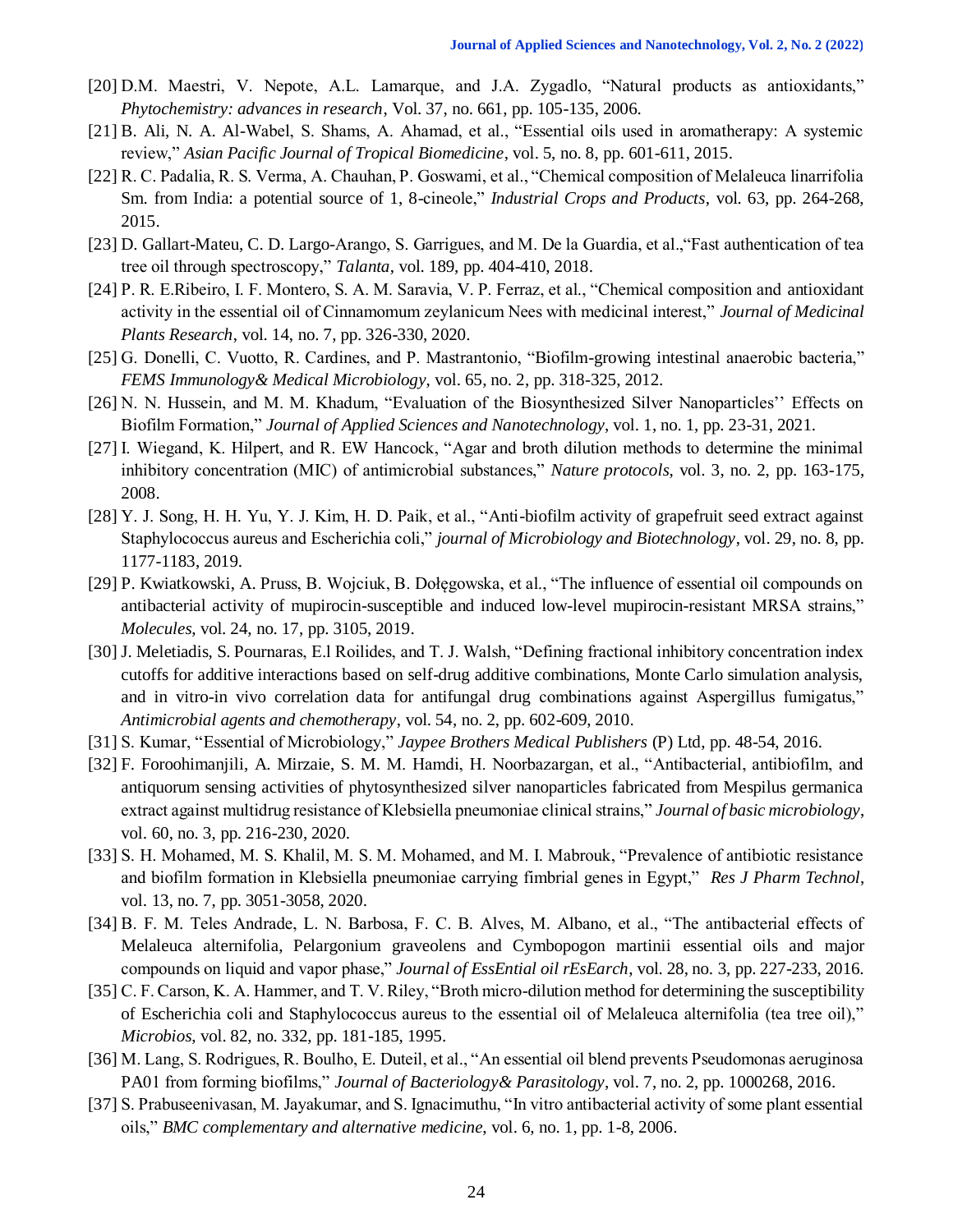- [38] R. Iseppi, A. Di Cerbo, V. Pellesi, C. Sabia, et al., "In vitro activity of essential oils against planktonic and biofilm cells of extended-spectrum β-lactamase (ESBL)/carbapenamase-producing gram-negative bacteria involved in human nosocomial infections," *Antibiotics*, vol. 9, no. 5, pp. 272, 2020.
- [39] C. Condò, I. Anacarso, C. Sabia, R. Iseppi, et al.," Antimicrobial activity of spices essential oils and its effectiveness on mature biofilms of human pathogens," *Natural product research*, vol. 34, no. 4, pp. 567-574, 2020.
- [40] P. H. Warnke, A. J. S. Lott, E. Sherry, J. Wiltfang, et al.," The ongoing battle against multi-resistant strains: in-vitro inhibition of hospital-acquired MRSA, VRE, Pseudomonas, ESBL E. coli and Klebsiella species in the presence of plant-derived antiseptic oils," *Journal of Cranio-Maxillofacial Surgery*, vol. 41, no. 4, pp. 321-326, 2013.
- [41] S. M. A. Selles, M. Kouidri, B. T. Belhamiti, and A. A. Amrane, "Chemical composition, in-vitro antibacterial and antioxidant activities of Syzygium aromaticum essential oil," *Journal of Food Measurement and Characterization*, pp. 1-7, 2020.
- [42] I.A. Southwell, A.J. Hayes, J. Markham, and D.N. Leach," The search for optimally bioactive Australian tea tree oil," *International Society for Horticultural Science*, pp. 256-265, 1993.
- [43] A. Ait-Ouazzou, L. Cherrat, Laura Espina ,S. Lorán ,C. Rota ,and R. Pagán, "The antimicrobial activity of hydrophobic essential oil constituents acting alone or in combined processes of food preservation," *Innovative Food Science & Emerging Technologies*, vol. 12, no.3, pp. 320-329, 2011.
- [44] D. Vázquez-Sánchez, M. Cabo, and J. Rodríguez-Herrera, "Antimicrobial activity of essential oils against Staphylococcus aureus biofilms," *Food Science and Technology International*, vol. 21, no. 8, pp. 559-570, 2015.
- [45] F. Nazzaro, F. Fratianni, L.De Martino, R. Coppola, and V. De Feo, "Effect of Essential Oils on Pathogenic Bacteria," *Pharmaceuticals*, vol. 6, no. 12, pp. 1451-1474, 2013.
- [46] B. Parrino, P. Diana, G. Cirrincione, and S. Cascioferro, "Bacterial Biofilm Inhibition in the Development of Effective Anti-Virulence Strategy," *The open medicinal chemistry journal*, vol. 12, pp. 84–87, 2018.
- [47] N. J. Vickers, "Animal communication: when i'm calling you, will you answer too?," *Current biology*, vol. 27, no. 14, pp. R713-R715, 2017.
- [48] S. Burt, "Essential oils: their antibacterial properties and potential applications in foods—a review," *International Journal of Food Microbiology*, vol.94, no.3, pp. 223-253, 2004.
- [49] R.J.W. Lambert, P.N. Skandamis, P.J. Coote, and G.-J.E. Nychas, "A study of the minimum inhibitory concentration and mode of action of oregano essential oil, thymol and carvacrol," *Journal of applied microbiology*, vol. 91, no. 3, pp. 453-462, 2001.
- [50] I. H. N. Bassolé, A. Lamien-Meda, B. Bayala, S. Tirogo, et al. "Composition and Antimicrobial Activities of Lippia multiflora Moldenke, Mentha x piperita L. and Ocimum basilicum L. Essential Oils and Their Major Monoterpene Alcohols Alone and in Combination," *Molecules*, vol. 15, no. 11, pp. 7825-7839, 2010.
- [51] A. Ben Arfa, S. Combes, L. Preziosi-Belloy, N. Gontard, and P. Chalier, "Antimicrobial activity of carvacrol related to its chemical structure," *Letters in applied microbiology*, vol. 43, no. 2, pp. 149-154, 2006.
- [52] P. J. Delaquis, K.Stanich, B.Girard, and G. Mazza, "Antimicrobial activity of individual and mixed fractions of dill, cilantro, coriander and eucalyptus essential oils," *International Journal of Food Microbiology*, vol.74, no.1-2, pp. 101-109, 2002.
- [53] P. Goñia, P. Lópezb, C. Sánchezc, R. Gómez-Lusa, R. Becerrila, and C. Nerínb, "Antimicrobial activity in the vapour phase of a combination of cinnamon and clove essential oils," *Food chemistry*, vol.116 , no.4 , pp. 982-989, 2009.
- [54] A. ULTEE, R. A. SLUMP, G. STEGING, and E. J. SMID, "Antimicrobial Activity of Carvacrol toward Bacillus cereus on Rice," *Journal of food protection*, vol.63, no.5, pp. 620–624, 2000.